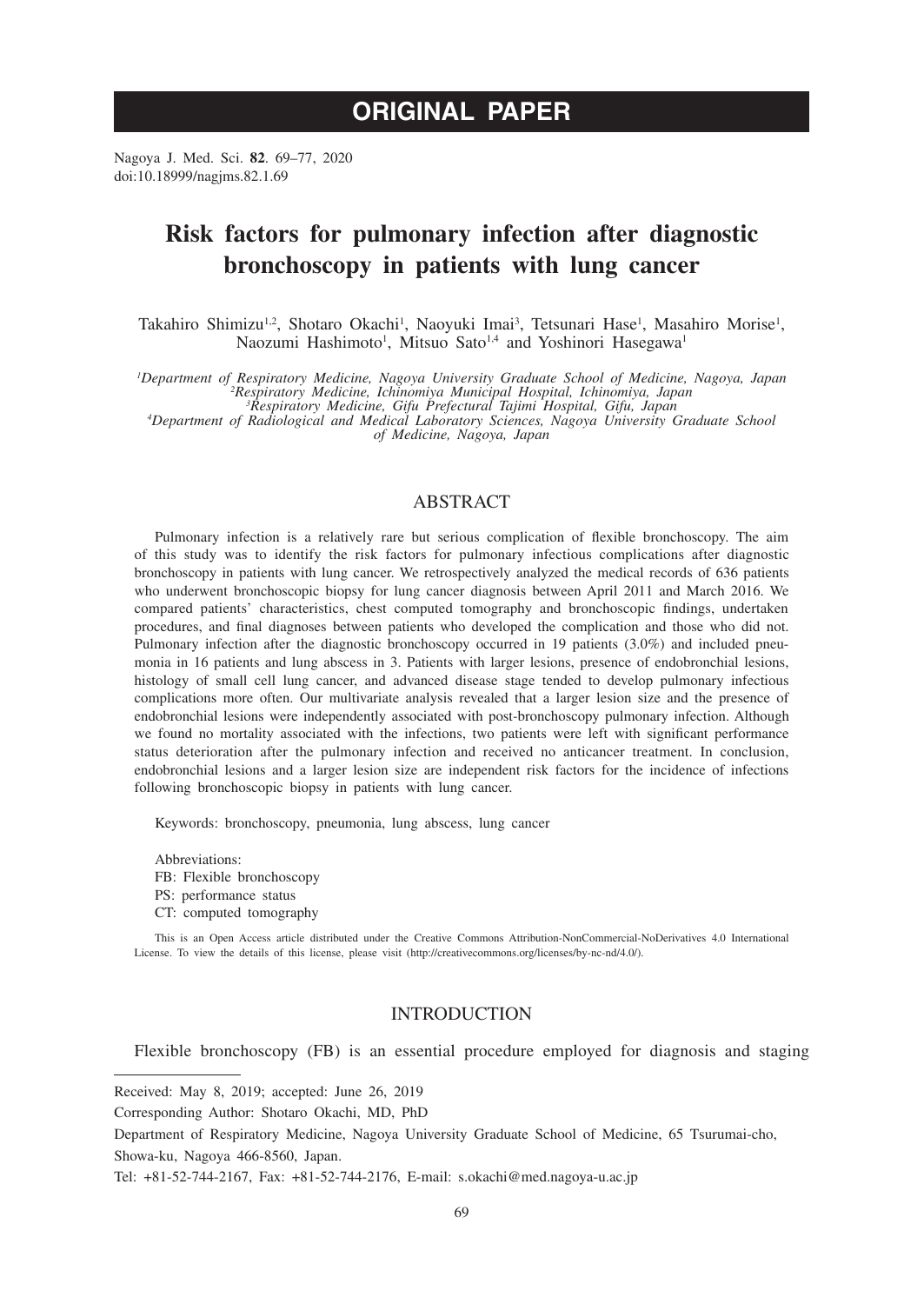#### Takahiro Shimizu et al

of lung cancer.<sup>1-3</sup> Although FB is generally a safe procedure,<sup>4,5</sup> the development of infectious complications such as pneumonia, lung abscess, and empyema following the procedure have been reported at a rate of  $0.2-5.2\%$ .<sup>6.9</sup> The development of an infection may delay anticancer treatment due to the prolonged antibiotic course for the infection, or it may result in anticancer treatment change because of a worsening performance status (PS). Thus, in the present study, we sought to identify the risk factors for infectious complications after FB in patients with lung cancer.

### MATERIALS AND METHODS

#### *Patients*

We retrospectively reviewed the medical and database records of 656 consecutive patients who underwent bronchoscopic forceps biopsy or needle aspiration for the diagnosis or nodal staging of lung cancer at the Nagoya University Hospital between April 2011 and March 2016. We excluded patients who had been treated with antibiotics for infection at the time of the procedure  $(n = 12)$  and those with missing data on bronchoscopy  $(n = 8)$  from the study. As a result, we analyzed data from a total of 636 patients for this study. A variety of flexible bronchoscopes (BF-P260, BF-1T260, BF-6C260, BF-Q290, and BF-UC260FW; Olympus; Tokyo, Japan) were used in the study. Although specific informed consents were not required for this retrospective study, informed consents for each bronchoscopy were obtained before the respective procedures. The institutional review board approved the study (approval number: 2017–0438).

Oxygen saturation was continuously monitored by pulse oximetry, and nasal oxygen was administered to maintain the oxygen saturation at a level >90% during the procedure. Lidocaine (2%) was topically applied to the upper airways before sedation. For sedation during bronchoscopy, the patients received intravenous administration of midazolam. All FB procedures were performed via the transoral approach. Each bronchoscopist decided on which procedures to use from a list including conventional transbronchial biopsy, transbronchial biopsy using endobronchial ultrasonography with a guide sheath, endobronchial biopsy, endobronchial ultrasound-guided transbronchial needle aspiration, bronchial brushing, bronchoalveolar lavage, and conventional transbronchial needle aspiration. Biopsies were repeatedly obtained until an adequate number of specimens had been collected for pathological examination. Prophylactic antibiotics were administered according to the attending physicians' decision. All procedures were performed in an in-patient setting and a chest radiograph was examined the next morning for a decision on discharge.

#### *Data collection*

Data about the patients' characteristics, laboratory investigations, chest computed tomography (CT) and pulmonary function test findings within 3 months of the FB, the procedures performed, midazolam doses, procedure duration, bronchoscopic findings, incidence and detail of pulmonary infectious complications, the diagnostic yield, and the initial treatment were collected and compared between the patients with and without infectious complications. The definition of bleeding was use of adrenaline or cold saline to stop bleeding.<sup>10</sup> We defined patients with pulmonary infectious complications as those who developed new or progressive pulmonary infiltrate or cavity formation and  $\geq 2$  of the following: documented temperature  $>37.4$ °C; increased cough; sputum production; pleuritic chest pain; leukocytosis (white blood cell [WBC] count >10000 cells/µL) at  $>24$  h but  $<2$  weeks after the bronchoscopy.<sup>7</sup> The patients received chemotherapy, radiation, chemoradiotherapy, surgery, or no treatment, and in some cases, we were not able to find the type of treatment provided to them for anticancer therapy. We defined positive endobronchial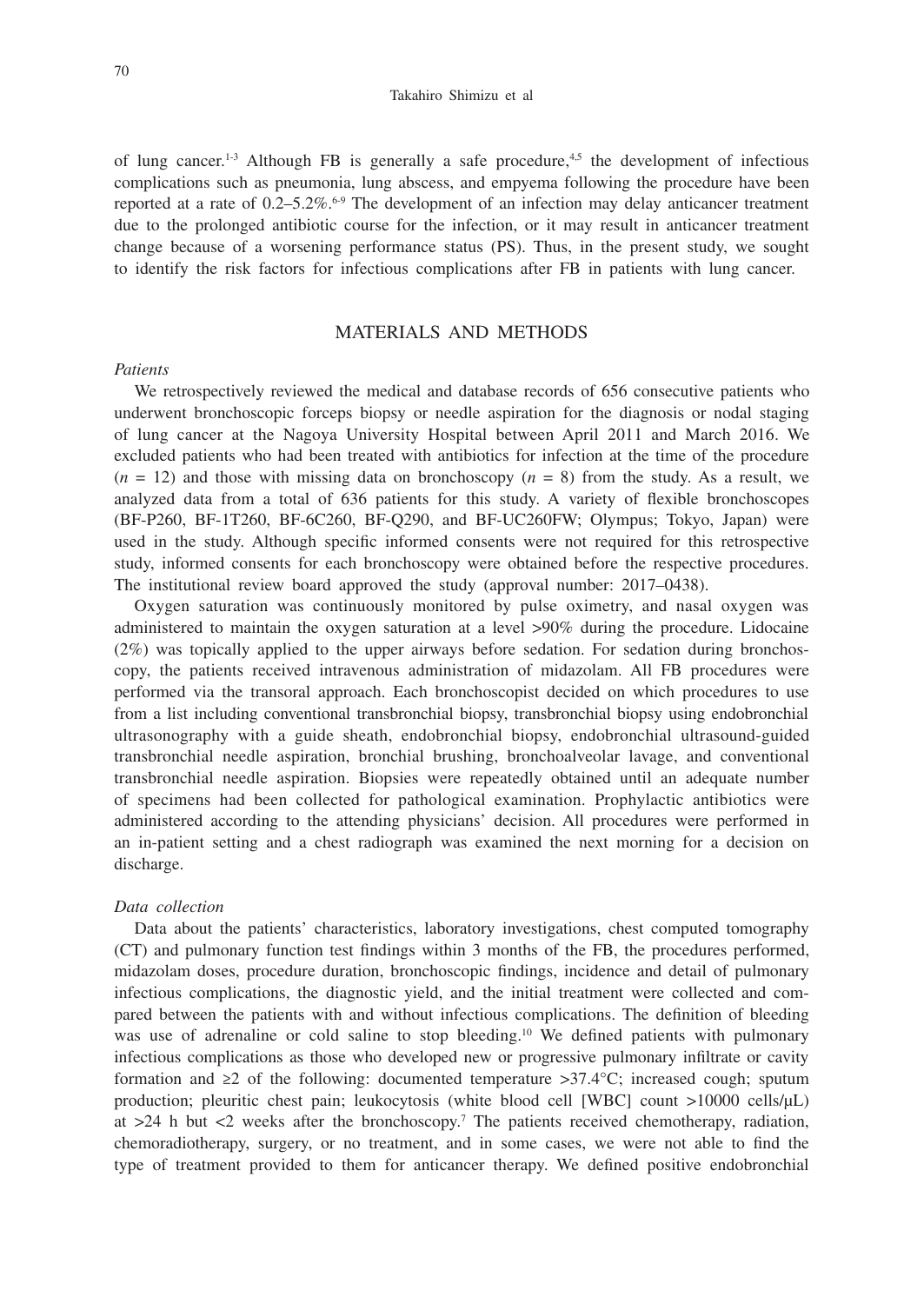lesions as visible lesions of the bronchial tree from the trachea to the subsegmental bronchi, which presented as an exophytic mass, a submucosal lesion, or an extrinsic compression.<sup>11,12</sup> The physicians who reviewed the CT scan images and bronchoscopic findings were blinded to the occurrence of complications at the time of review.

#### *Statistical analysis*

We used Mann–Whitney *U*-tests (or *t*-tests if the data were normally distributed) and Pearson's chi-square (or Fisher's exact tests if the expected numbers in table were low) for the statistical analyses of continuous and categorical variables, respectively, to compare the data between patients with and without infectious complications. A Receiver Operating Characteristic curve analysis was performed to decide the cutoff value of the lesion size. We examined the risk factors for pulmonary infectious development after FB using multivariate logistic analysis. P<0.05 was considered as statistically significant, and all tests were two sided. We performed all analyses using the SPSS software program (version 24; IBM, Armonk, USA) and JMP Pro (version 14.2; SAS Institute Inc., Cary, NC, USA).

#### RESULTS

During the study period, 19 patients developed pulmonary infectious complications (pneumonia in 16 patients and lung abscess in 3 patients) for a rate of 3.0% after FB for lung cancer diagnosis. The patients' characteristics are presented in Table 1. We found no significant differences in the age, gender proportion, or body mass index between the individuals in the two groups. Although not statistically significant, the PS was worse in patients who developed complications (p=0.086). The Charlson Comorbidity Index and the results of the pulmonary function tests were similar in both the groups. We found no patients with diabetes mellitus in the complication group. Two patients in the complication group and four in the non-complication group who had rheumatoid arthritis had used immunosuppressive agents at the time of the procedure, but no other patients had used immunosuppressive or anticancer agents. The histology of small cell carcinoma was more common, whereas that of adenocarcinoma was less common in the complication group than in the no-complication group  $(p=0.007)$ . Patients with infectious complications had a more advanced stage of the malignant disease than those without them.

The characteristics of the lesion specimens and the procedures used to obtain them are shown in Table 2. We found no significant differences between the two groups regarding the location of the biopsied lesions. The mean lesion size was significantly larger in patients who developed infectious complications than in those who did not  $(58 \text{ mm}$  versus 30 mm, respectively; p<0.001). The prevalence of endobronchial lesions was significantly higher in the complication group than in the non-complication group (79% versus  $25\%$ , respectively; p<0.001). Endobronchial biopsy was performed more often in the complication group. The rate of patients who required the use of adrenaline or cold saline to stop bleeding was significantly higher in the comlication group  $(42\%$  versus 18%, respectively;  $p=0.016$ ). The median procedure time (from insertion of bronchoscope to removal) was shoter in the complication group than in the control group (19 min versus 33 min respectively;  $p<0.001$ ). The number of patients who received antibiotic prophylaxis did not significantly differ between the groups (10% in the complication group versus 4% in the no-complication group; p=0.213). Among patients with endobronchial lesions, there were no significant differences in the number of patients who received antibiotic prophylaxis between the infection and non-infection groups  $(20\%$  versus  $13.8\%$ , respectively; p=0.364). A multivariate analysis revealed that the lesion size [odds ratio, 12.47; 95% confidence interval, 1.55–100.43;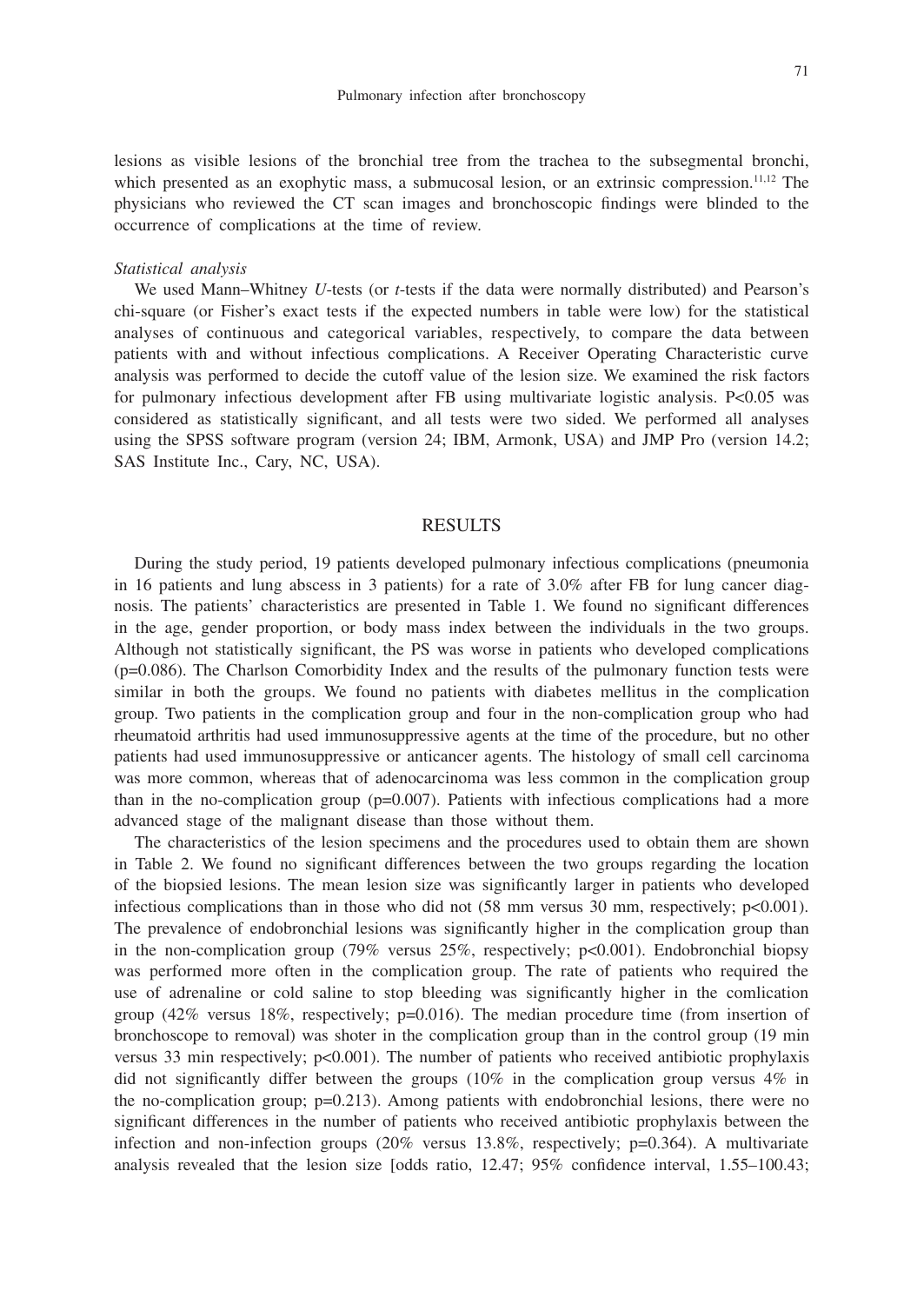|                              |                           | With            | Without          |                                            |
|------------------------------|---------------------------|-----------------|------------------|--------------------------------------------|
|                              |                           | complications   | complications    | $P$ -value                                 |
|                              |                           | $(n = 19)^{*}$  | $(n = 617)^{*}$  |                                            |
| Age, median (range)          |                           | $65(47-82)$     | 71 (40-88)       | $.071^{+}$                                 |
| Gender, M/F                  |                           | 15/4            | 423/194          | $.335*$                                    |
| Body mass index <sup>§</sup> |                           | $21.5 \pm 3.5$  | $22.1 \pm 3.3$   | $.411*$                                    |
| Smoking history              | Current smoker            | 10              | 194              | $.063$ <sup><math>\text{II}</math></sup>   |
|                              | Ex-smoker                 | $\,$ 8 $\,$     | 267              |                                            |
|                              | Never used                | $\mathbf{1}$    | 155              |                                            |
|                              | $0 - 1$                   | 16              | 584              | $.086$ <sup><math>\text{II}</math></sup>   |
| Performance status           | $\geq 2$                  | 3               | 33               |                                            |
|                              | $0 - 3$                   | 18              | 555              | $.422$ <sup><math>\text{II}</math></sup>   |
| <b>CCI</b>                   | $\geq 4$                  | $\mathbf{1}$    | 62               |                                            |
| Comorbidities, $n$ (%)       | <b>COPD</b>               | 3(15)           | 131 (21)         | .407 <sup>II</sup>                         |
|                              | Interstitial lung disease | 2(10)           | 56 (9)           | $.531$ <sup><math>\text{II}</math></sup>   |
| Pulmonary function test      |                           | $84.5 \pm 22.9$ | $95.6 \pm 24.5$  | .107 <sup>II</sup>                         |
|                              | $%$ FEV <sub>1</sub>      | $(n = 13)$      | $(n = 508)$      |                                            |
|                              | FEV <sub>1</sub> /FVC     | $66.1 \pm 10.9$ | $69.5 \pm 11.1$  | $.277^{\circ}$                             |
|                              |                           | $(n = 13)$      | $(n = 508)$      |                                            |
|                              | %VC                       | $96.9 \pm 18.2$ | $102.8 \pm 18.9$ | .274%                                      |
|                              |                           | $(n = 13)$      | $(n = 508)$      |                                            |
| Histology                    | Adenocarcinoma            | 5               | 360              | $.007$ <sup>11</sup>                       |
|                              | Squamous cell carcinoma   | 7               | 148              |                                            |
|                              | <b>SCLC</b>               | 5               | 48               |                                            |
|                              | Others**                  | $\overline{2}$  | 61               |                                            |
| Stage                        | L                         | $\Omega$        | 223              | $< 0.01$ <sup><math>\parallel</math></sup> |
|                              | $\mathbf{I}$              | 3               | 79               |                                            |
|                              | <b>IIIA</b>               | $\mathbf{1}$    | 103              |                                            |
|                              | <b>IIIB</b>               | $\overline{2}$  | 25               |                                            |
|                              | IV                        | 13              | 168              |                                            |
| Initial Treatment            | Unknown                   | $\overline{0}$  | 19               |                                            |
|                              | Surgery                   | 3               | 305              | $.001$ <sup><math>\text{II}</math></sup>   |
|                              | Chemoradiotherapy         | 1               | 27               |                                            |
|                              | Radiation alone           | 1               | 66               |                                            |
|                              | Chemotherapy alone        | 8               | 141              |                                            |
|                              | No treatment              | 6               | 42               |                                            |

**Table 1** Characteristics of patients with or without pulmonary infectious complications

Abbreviations: *n*: number, PS: performance status, CCI: Charlson Comorbidity Index, SCLC: small cell lung cancer.

\* Expressed as median (range), mean  $\pm$  SD or n. †From Mann–Whitney *U*-test. ‡From Pearson  $\chi^2$ test. §Calculated as weight in kilograms divided by height in meters squared. ||From Fisher's exact test. ¶From *t*-test. \*\*Others = NSCLC (non-small cell lung cancer)– NOS (not otherwise specified), large cell carcinoma, large cell neuroendocrine carcinoma, adenosquamous carcinoma and cartinoid.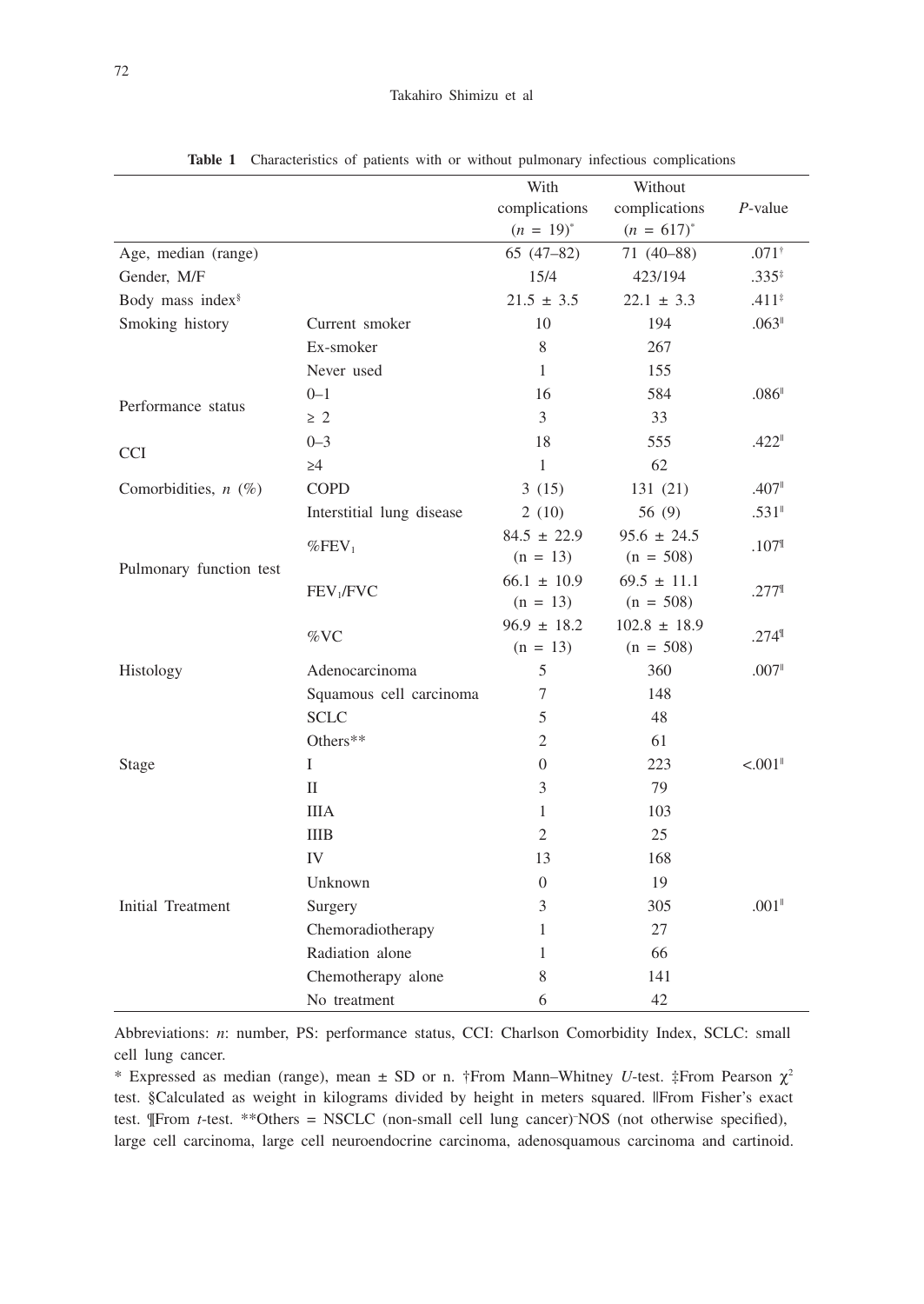|                                         |                                            | With            | Without         |                       |
|-----------------------------------------|--------------------------------------------|-----------------|-----------------|-----------------------|
|                                         |                                            | complications   | complications   | P-value               |
|                                         |                                            | $(n = 19)^{*}$  | $(n = 617)^{*}$ |                       |
| <b>Sites</b>                            | Upper lobe                                 | 7               | 229             | $.925^{\dagger}$      |
|                                         | Middle lobe/Lingular segment               | 1               | 33              |                       |
|                                         | Lower lobe                                 | 7               | 174             |                       |
|                                         | Trachea/Main bronchus                      | $\Omega$        | 7               |                       |
|                                         | Lymph nodes                                | 1               | 72              |                       |
|                                         | Multiple lesions                           | 3               | 102             |                       |
| Size, mm, median (range)                |                                            | $58(35-111)$    | $30(7-170)$     | < 0.001               |
| Endobronchial lesion, $n$ (%)           |                                            | 15 (79)         | 153(25)         | $< 0.01$ <sup>§</sup> |
| Procedures                              | TBB                                        | 6               | 371             | $< 0.01$ <sup>†</sup> |
|                                         | <b>EBB</b>                                 | 8               | 63              |                       |
|                                         | <b>EBUS-TBNA</b>                           | 1               | 77              |                       |
|                                         | EBUS-TBNA+TBB                              | $\Omega$        | 72              |                       |
|                                         | EBUS-TBNA+EBB                              | 3               | 22              |                       |
|                                         | $Others$ <sup><math>\parallel</math></sup> | 1               | 12              |                       |
| Midazolam dose (mg)                     |                                            | $4.84 \pm 2.07$ | $4.92 \pm 1.97$ | .86 <sup>1</sup>      |
| Bleeding, <sup>**</sup> $n$ (%)         |                                            | 8(42.1)         | 114 (18.4)      | $.0168$ <sup>§</sup>  |
| Procedure duration, min, median (range) |                                            | $19(16-41)$     | $33(8-100)$     | < 0.001               |
| Antibiotic prophylaxis, $n$ (%)         |                                            | 2(10)           | 27(4)           | $.213^{\dagger}$      |
| Diagnosis                               | <b>Success</b>                             | 18              | 496             | $.093^{\dagger}$      |
|                                         | Failure                                    | 1               | 121             |                       |

**Table 2** Characteristics of specimen lesions and results of bronchoscopy

Abbreviations: *n*: number, TBB: transbronchial biopsy, EBB: endobronchial biopsy, EBUS-TBNA: endobronchial ultrasound-guided transbronchial needle aspiration.

\*Expressed as mean ± SD or *n*. † From Fisher's exact test. ‡ From Mann–Whitney *U*-test. § From Pearson  $\chi^2$  test. "Others = Bronchoalveolar lavage (BAL) or conventional TBNA. "From *t*-test. "Number of patients who required the use of adrenaline or cold saline to stop bleeding.

p=0.017] and the endobronchial lesion positivity (odds ratio, 3.97; 95% confidence interval, 1.08–14.61; p=0.03) were significantly associated with pulmonary infection after bronchoscopic biopsy (Table 3).

In 168 patients with endobronchial lesions, 15 patients (8.9%) developed pulmonary infection. We found no significant differences in types of endobronchial lesion or the histology between the groups.

There was no statistically significant difference in the rate of patients who underwent endobronchial biopsy. We found no significant differences in the number of patients who required the use of adrenaline or cold saline to stop bleeding (Table 4).

The median durations from bronchoscopy to the onset of pulmonary infection and to the initiation of antibiotic treatment were 8 and 11 days, respectively (ranging from 2 to 14 days and from 4 to 27 days, respectively). We did not identify the pathogenic organisms from the sputa at the time of diagnosis of pulmonary infection. No patients had positive blood cultures. No death occurred as a result of the complications, and all 19 patients recovered with the given treatment.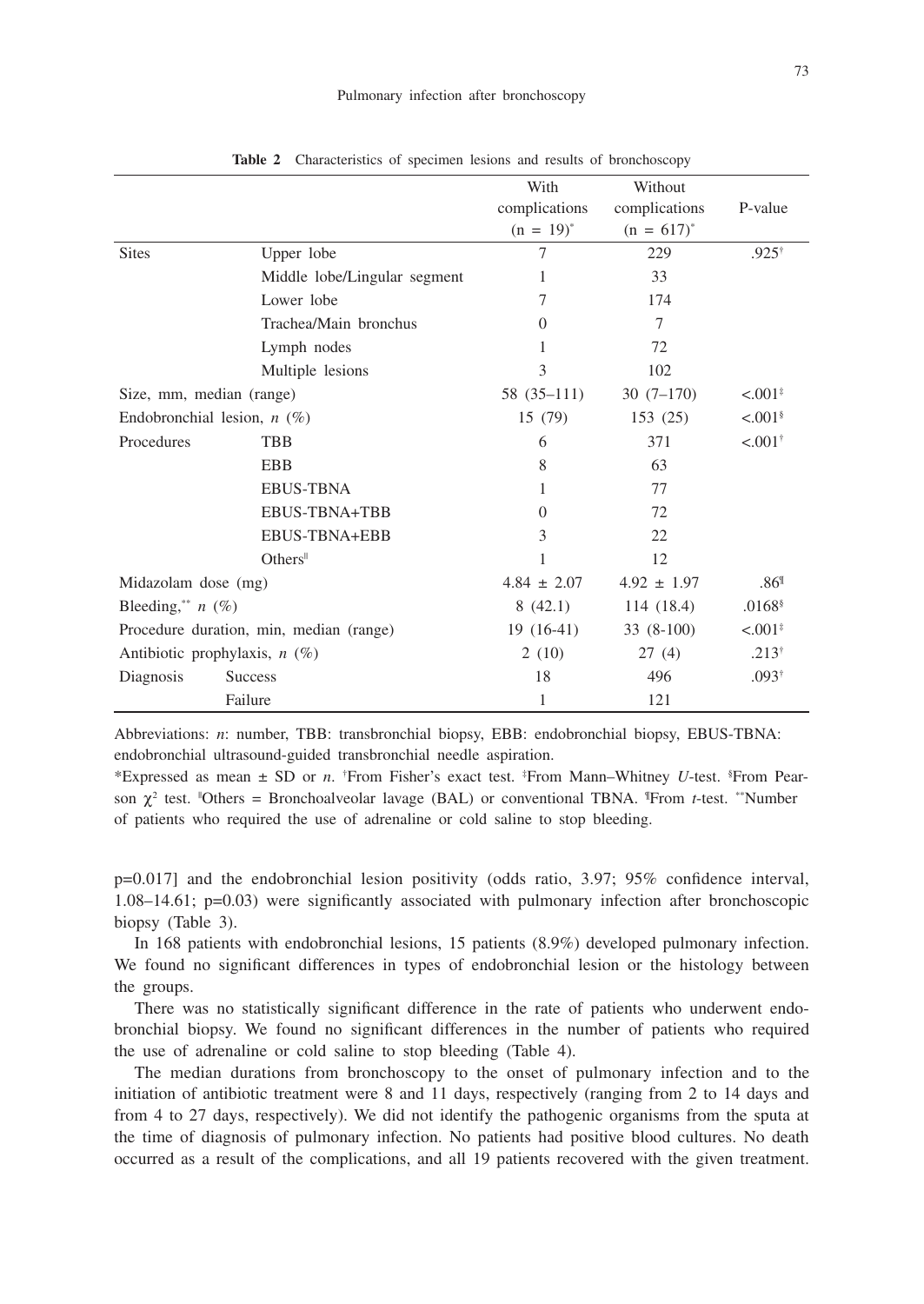| Variables            |                    | Univariate<br>OR (95%CI) | $P$ -value | Multivariate<br>OR (95%CI) | $P$ -value |
|----------------------|--------------------|--------------------------|------------|----------------------------|------------|
| Histology            | <b>SCLC</b>        | $4.23(1.32 - 11.59)$     | .001       | $1.87(0.59 - 5.83)$        | .281       |
|                      | $Others^*$         | $1$ (ref)                |            | $1$ (ref)                  |            |
| Stage                | IV                 | $5.79(2.24 - 16.7)$      | < 0.001    | $1.69(0.57 - 5.00)$        | .342       |
|                      | $Others^{\dagger}$ | $1$ (ref)                |            | $1$ (ref)                  |            |
| Size (mm)            | > 35               | 27.33 (5.58-493.04)      | .001       | $12.47(1.55-100.43)$       | .017       |
|                      | $\leq$ 35          | $1$ (ref)                |            | $1$ (ref)                  |            |
| Bleeding:            | Positive           | $3.21(1.22 - 8.11)$      | .001       | $1.06(0.38-2.98)$          | .909       |
|                      | Negative           | $1$ (ref)                |            | $1$ (ref)                  |            |
| Endobronchial lesion | Positive           | $11.37(4.05-40.35)$      | < 0.01     | $3.97(1.08-14.61)$         | .003       |
|                      | Negative           | $1$ (ref)                |            | $1$ (ref)                  |            |

**Table 3** Logistic regression analysis of factors affecting pulmonary infectious complications

Abbreviations: OR: odds ratio, ref: reference, SCLC: small cell lung cancer.

\* Others = Adenocarcinoma, Squamous cell carcinoma, NSCLC (non-small cell lung cancer)–NOS (not otherwise specified), large cell carcinoma, large cell neuroendocrine carcinoma, adenosquamous carcinoma, and cartinoid. † Others = stage I, II, IIIA, IIIB, and unknown. ‡ Number of patients who required the use of adrenaline or cold saline to stop bleeding.

|                                        | <b>Table 4</b> Characteristics of lesions and pulmonary infectious complications |  |  |  |
|----------------------------------------|----------------------------------------------------------------------------------|--|--|--|
| in patients with endobronchial lesions |                                                                                  |  |  |  |

|                              |                                     | With<br>complications<br>$(n = 15)^{*}$ | Without<br>complications<br>$(n = 153)^{*}$ | $P$ -value       |
|------------------------------|-------------------------------------|-----------------------------------------|---------------------------------------------|------------------|
| Type of endobronchial lesion | Exophytic mass                      | 8                                       | 72                                          | $.781*$          |
|                              | Submucosal lesion                   | 6                                       | 62                                          |                  |
|                              | Extrinsic compression               |                                         | 19                                          |                  |
| Procedures                   | <b>EBB</b>                          | 11                                      | 78                                          | $.081*$          |
|                              | $Others$ <sup><math>  </math></sup> | $\overline{4}$                          | 75                                          |                  |
| Bleeding, $n$ (%)§           |                                     | 8(53)                                   | 71 (42)                                     | $.607^{\dagger}$ |
| Histology                    | Adenocarcinoma                      | 3                                       | 60                                          | $.731*$          |
|                              | Squamous cell carcinoma             | 7                                       | 48                                          |                  |
|                              | <b>SCLC</b>                         | 4                                       | 26                                          |                  |
|                              | Others                              |                                         | 19                                          |                  |

Abbreviations: *n*: number, EBB: endobronchial biopsy, SCLC: small cell lung cancer.

"Expressed as *n*. <sup>†</sup>From Pearson  $\chi^2$  test. <sup>‡</sup>From Fisher's exact test. <sup>§</sup>Number of patients who required the use of adrenaline or cold saline to stop bleeding. "TBB and EBUS-TBNA.

Six patients did not receive anticancer treatment after recovery from the infection because of the following reasons: poor PS in five patients and the refusal for anticancer therapy in one patient. Out of five patients with poor PS, two patients manifested significant deterioration in their PS after infectious complications and therefore, did not receive anticancer treatment, whereas the remaining three had showed poor PS already before the FB.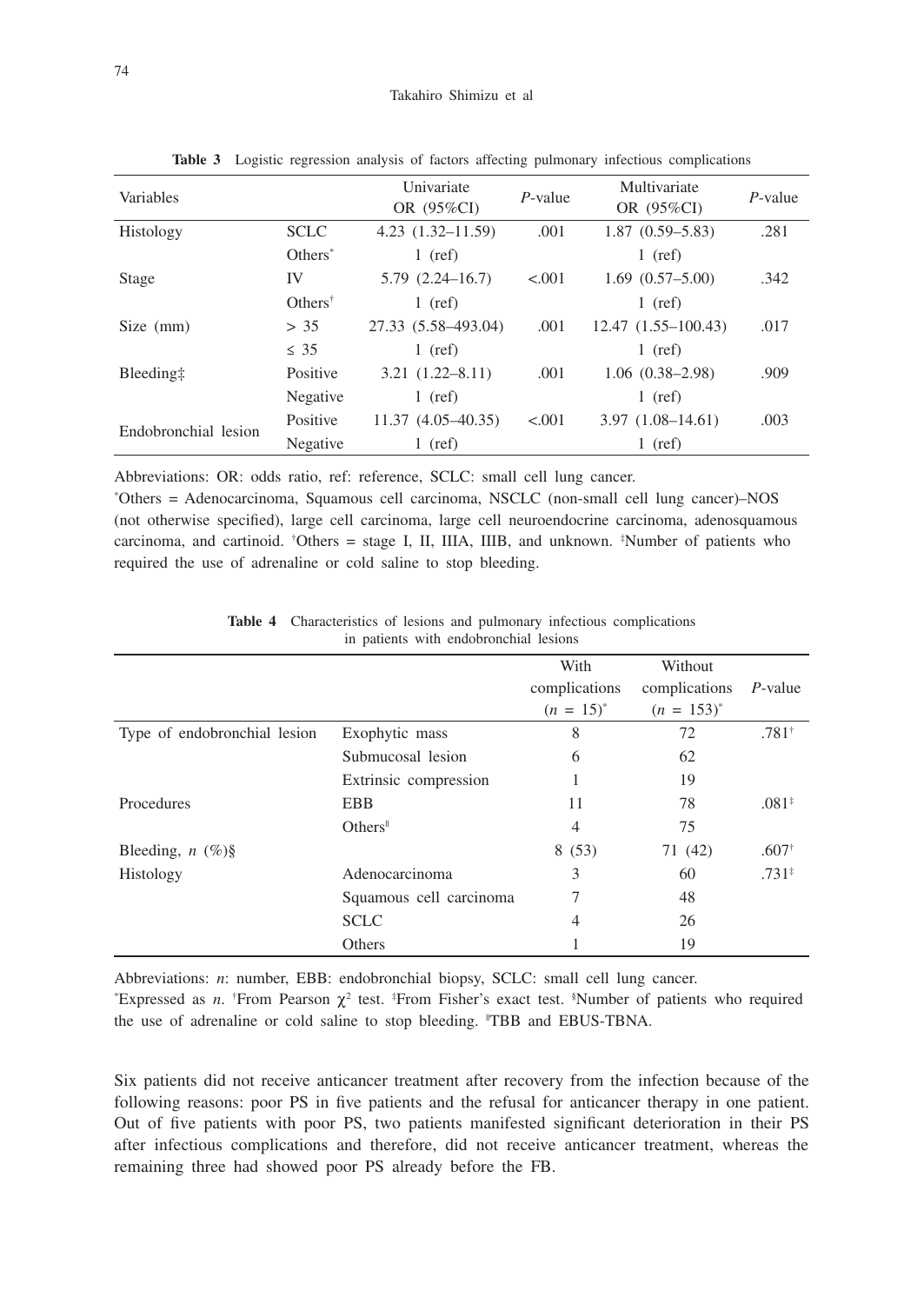#### DISCUSSION

In the present retrospective study, we compared the clinical characteristics and the CT and bronchoscopy findings between patient groups with infectious complications and those without them. We identified larger lesion sizes and the presence of endobronchial lesions as risk factors for the occurrence of post-bronchoscopy pulmonary infection.

In this study, the overall rate of infectious complications was 3.0%, with no deaths or disability resulting from them. In a nationwide survey conducted in Japan in 2010, Asano et al reported that the rates of pulmonary infectious complications associated with diagnostic bronchoscopy were  $0.2\%$  for forceps biopsy and  $0.09\%$  for transbronchial needle aspiration,<sup>6</sup> respectively. However, other previous reports had described higher frequencies of pulmonary infectious complications after bronchoscopy.<sup>7,8,13</sup> Fortin et al reported a rate of infectious complications after bronchoscopy by using peripheral endobronchial ultrasound of 4.0%, and that lesion heterogeneity was significantly associated with these complications.7 In a retrospective study by Takiguchi et al, the rates of post-bronchoscopy pneumonia in patients suffering from lung cancer were 4.1% and 6.3% in the derivation and validation samples, respectively.8 The authors also demonstrated that advanced age (≥70 years), current smoking habit, and centralized location of the tumor were independent risk factors associated with the development of pneumonia.<sup>8</sup> However, advanced age was not associated with increasing pulmonary complications after bronchoscopy in previous studies and in our study.<sup>9,14,15</sup>

We revealed that the presence of endobronchial lesions was significantly associated with the development of pulmonary infection. Pulmonary infection following bronchoscopy has been hypothesized to be caused by the introduction of organisms from the upper airway into the pulmonary lesion during the procedure.<sup>7</sup> There might be a possibility that endobronchial biopsy or bleeding are risk factors of infectious complication rather than presence of endobronchial lesion. However, patients with endobronchial lesions significantly developed the complications more often than those without it among patients who underwent transbronchial biopsy (7.4% versus 0.5%, respectively;  $p<0.001$ ). Moreover, the number of patients who had bleeding was compareble between the complication and no-complication group among the patients with endobronchial lesions. The possible reason for the shorter procedure duration in the complication group was that the higher rate of endobronchial biopsy and lower rate of biopsy for small peripheral lesion. The pathogenic microorganisms of pulmonary infectious complications after FB include *Peptostreptococcus, Streptococcus anginosus*, Group A *Streptococcus, Staphylococcus aureus, Streptococcus pneumoniae, Pseudomonas aeruginosa, Klebsiella pneumoniae*, or *Haemophilus influenzae*, although a substantial number of pathogens remain unidentified.<sup>7,13,16</sup> We found that a larger lesion size acted as an independent predisposing factor for pulmonary infection. We presume that a larger lesion may be associated with tumor necrosis or obstructive atelectasis around the lesion, factors that are associated with the development of local infection, even in patients without any abnormal endoscopic findings. The role of comorbidities in the development of infectious complications seems to be insignificant according to two reports.7,8 For instance, Fortin et al compared the prevalences of corticosteroids use, chronic obstructive pulmonary disease, chronic heart failure, diabetes mellitus, and immunosuppression between patients with and without pulmonary infections and found no significant differences.<sup>7</sup> Similarly, Takiguchi et al showed the occurrence of post-bronchoscopy pneumonia did not significantly differ regardless of whether the patients had pulmonary emphysema or fibrosis.<sup>8</sup> In the present study, we found no diabetes mellitus patients in the complication group and the rate of patients who received antibiotics was equivalent among the patients with and without diabetes mellitus (3.5% versus 4.8%, respectively; p=0.632).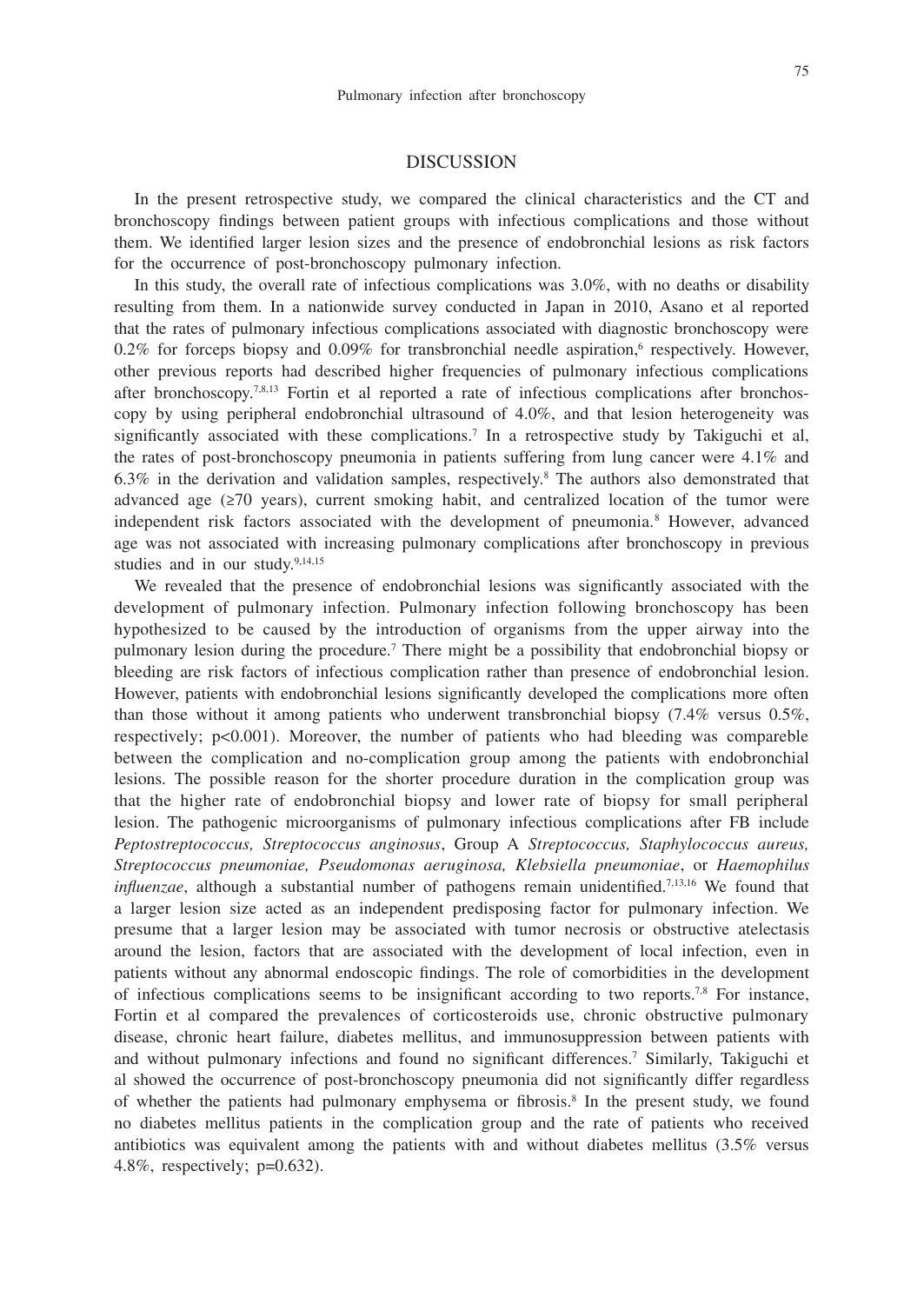Clinical studies have failed to identify the significant benefits of prophylactic antibiotics in the prevention of infectious complications in patients after FB.17-20 Although the rate of pulmonary complications did not differ significantly between patients with endobronchial lesions administered prophylactic antibiotics and those not given any in the present study, the number of patients who received prophylaxis was small and it is therefore difficult to assess the efficacy of prophylactic antibiotics. A study conducted by Kanazawa demonstrated that a 3 days course of azithromycin decreased the incidence of respiratory tract infections after bronchoscopic biopsy among patients with abnormal bronchoscopic findings.<sup>13</sup> Antibiotic treatment was started just after the FB in the present and previous study<sup>13,19</sup> and there is a possibility that prophylactic administration just before or during the procedure might to be more effective. These finding need to be studied in greater detail in the future.

We are aware of the limitations of our study. First, our results should not be generalized as the study was conducted at a single medical institution. Second, there is a possibility of physician bias in the selection of patients whose comorbidities were less severe to undergo FB, which may have affected the overall results. Third, the use of prophylactic antibiotics after the procedure depended on the decision of each physician and therefore there is a possibility that patients judged to be more infectious risk tended to receive the treatment. Forth, statistical limitation of this study was a low number of patients with infectious complication.

In conclusion, we identified the presence of endobronchial lesions and a larger lesion size as factors independently associated with the development of pulmonary infectious complications after diagnostic bronchoscopy. The occurrence of pulmonary infections may cause a delay or change in the anticancer treatment in patients with lung cancer. Therefore, it is important to realize that these factors increase risk of infectious complication and we need to carefully observe patients with predisposing factors after bronchoscopy.

### CONFLICT OF INTEREST

The authors declare that there are no conflicts of interest.

#### **REFERENCES**

- 1) Rivera MP, Mehta AC, Wahidi MM. Establishing the diagnosis of lung cancer: diagnosis and management of lung cancer, 3rd ed: american college of chest physicians evidence-based clinical practice guidelines. *Chest*. 2014;143(5):e142–e165.
- 2) Kinsey CM, Arenberg DA. Endobronchial ultrasound-guided transbronchial needle aspiration for non-small cell lung cancer staging. *Am J Respir Crit Care Med*. 2014;89(6):640–649.
- 3) Okachi S, Imai N, Imaizumi K, et al. Factors affecting the diagnostic yield of transbronchial biopsy using endobronchial ultrasonography with a guide sheath in peripheral lung cancer. *Intern Med*. 2016;55(13):1705– 1712.
- 4) Jin F, Mu D, Chu D, Fu E, Xie Y, Liu T. Severe complications of bronchoscopy. *Respiration*. 2008;76(4):429–433.
- 5) Leiten EO, Martinsen EM, Bakke PS, Eagan TM, Grønseth R. Complications and discomfort of bronchoscopy: a systematic review. *Eur Clin Respir J*. 2016;3(1):33324.
- 6) Asano F, Aoe M, Ohsaki Y, et al. Deaths and complications associated with respiratory endoscopy: a survey by the Japan Society for Respiratory Endoscopy in 2010. *Respirology*. 2012;17(3):478–485.
- 7) Fortin M, Taghizadeh N, Chee A, et al. Lesion heterogeneity and risk of infectious complications following peripheral endobronchial ultrasound. *Respirology*. 2017;22(3):521–526.
- 8) Takiguchi H, Hayama N, Oguma T, et al. Post-bronchoscopy pneumonia in patients suffering from lung cancer: development and validation of a risk prediction score. *Respir Investig*. 2017;55(3):212–218.
- 9) Kanemoto K, Satoh H, Ishikawa H, Ishikawa S, Ohtsuka M, Sekizawa K. Prospective study of fever and